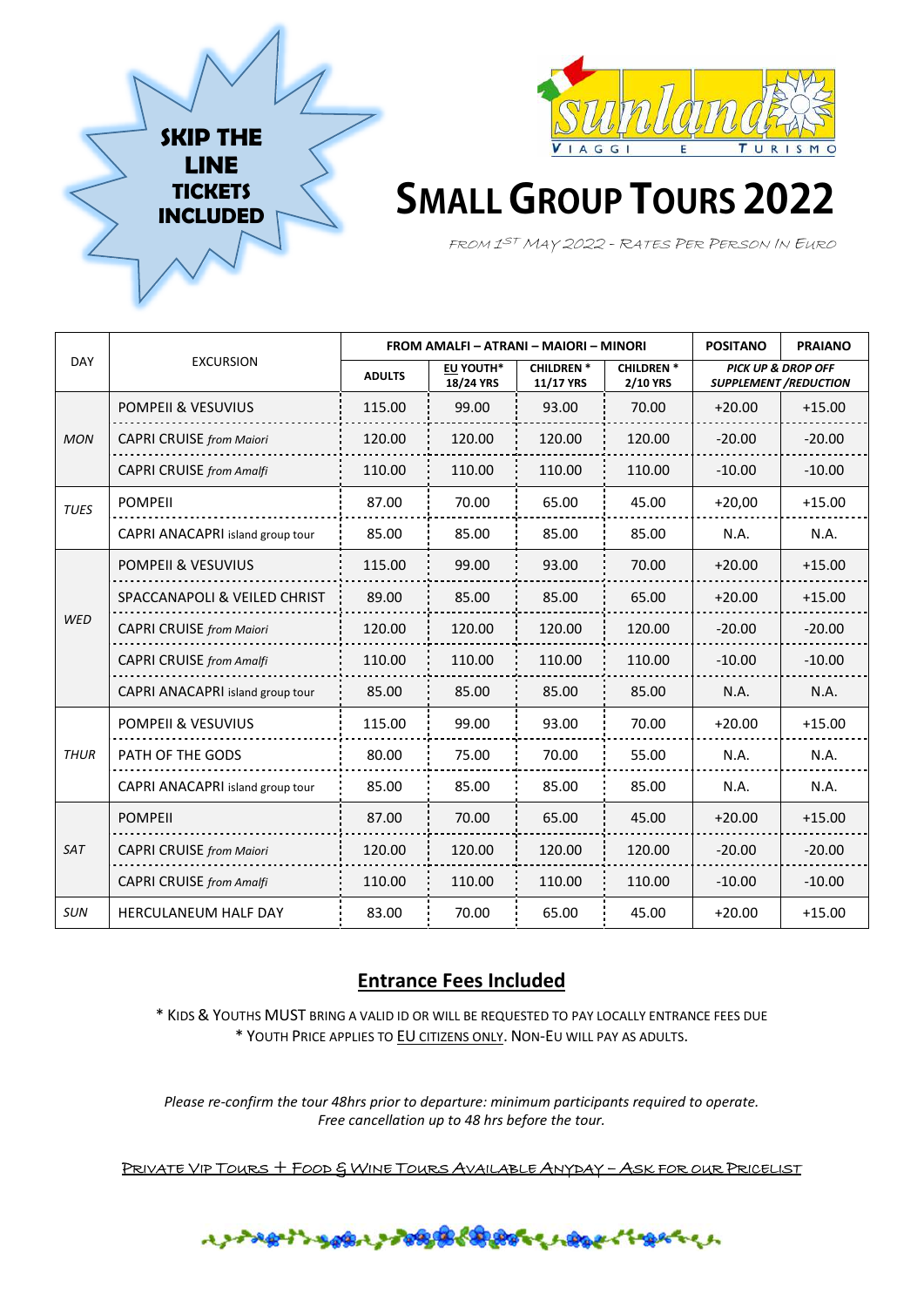

# **Pompeii and Vesuvius Full-Day Tour – SMALL GROUP TOUR**  *FROM 1ST MAY TO 31ST OCT AVAILABLE ON MONDAYS -WEDNESDAYS -THURSDAYS*

*excluded national bank holidays ( 1st May, 02nd June, 15th August)* 

### **Highlights**

Enjoy a guided visit to the ruins of Pompeii Take a walking tour of the Vesuvius crater Enjoy breath-taking views over the Campania region Sit back and relax with your professional guide on this fully-escorted tour Enjoy included skip-the-line tickets to avoid queues at the entrance Small group with max 25 passengers



# **Description Summary**

Take in magnificent Mount Vesuvius and the ancient city of Pompeii on a tour along the Amalfi coast. Explore the ruins of Pompeii, see uncovered remains of Roman life from 79 A.D., reach the summit of Vesuvius, and visit a lovely coral and cameo factory.

# **Full Description**

Meet your local guide for the day and board on the coach to depart to Pompeii, passing the beautiful towns along the Amalfi Drive. Upon arrival, guided visit of the ruins (2 hrs and ½ approx.). In Pompeii you'll have the chance to explore one of Europe's most compelling excavation sites. This Roman city was lost for 1700 years, partially destroyed and buried under ash and pumice after the eruption of Mount Vesuvius in 79 A.D. Now a UNESCO World Heritage Site, you'll have a unique insight into ancient city life. After lunch depart for Mount Vesuvius. The bus takes you 1000 meters up the volcano, then you'll be escorted by a guide to the summit. From here enjoy have views over the southern part of the volcano and, during days with good visibility, the entire gulf of Naples. On the journey back, visit one of the most prestigious cameo and coral factories in the region to see the production of typical Italian carvings.

### **What Is & Isn't Included**

What's included:<br>
• Full-day tour bus service from Amalfi • English-speaking guide • Headphones inside the ruins with live commentary • Entrance fees<br>
Not included:<br>
• Meals and nersonal shonning • Tins • Shuttle service P **Not included:** • Meals and personal shopping • Tips • Shuttle service Positano/Praiano available on supplement

#### **Know before you go**

- Under 18s + European citizens under 25 MUST take a valid ID or will be required to pay the full entry ticket on the spot.
- At time of booking clients must provide full name of each participant, Sunland will be not responsible for wrong names on the entry tickets.
- It is advised that you bring: sun cream, a bottle of water, an umbrella, a jumper and a camera

• Max admittance size for bags is 30x30x15cm. Bigger bags must be stored on the bus during the visit

# **Pompeii Full-Day Tour – SMALL GROUP TOUR**  *FROM 1ST MAY TO 31ST OCT AVAILABLE ON TUESDAYS AND SATURDAYS*

*excluded national bank holidays ( 1st May, 02nd June, 15th August)* 

## *Highlights*

Enjoy a guided visit to the ancient ruins of Pompeii See skeletons, frescos, and buildings that have been preserved since the day Mount Vesuvius erupted Sit back and relax with your professional guide on this fully-escorted tour Enjoy included skip-the-line tickets to avoid queues at the entrance Small group with max 25 passengers

#### *Description Summary*

Enjoy a tour to the Roman ruins of Pompeii and learn about life in ancient Italy while exploring the compelling archaeological site. See Mount Vesuvius, the volcano that destroyed Pompeii, and visit uncovered remains of Roman life from 79 A.D.

#### *Full Description*

Experience the wonder of the ancient archaeological site at Pompeii and gain a unique insight into this UNESCO World Heritage Site from your guide on a half-day tour. Meet your local guide for the day and board on the coach to depart to Pompeii, passing the beautiful towns along the Amalfi Drive. Upon arrival, first quick stop will be to one of the most prestigious cameo and coral factories in the region to see the production of typical Italian carvings. Soon after the guide will start guided tour of the ruins. Pompeii was lost for 1700 years, partially destroyed and buried under ash and pumice after the eruption of Mount Vesuvius in 79 A.D. On this tour you'll see the uncovered remains of life as it was on the day of the eruption. See the ancient baths, bakeries, the arena, and even the brothel. The frozen remnants of Pompeii tell a compelling story about the day the volcano erupted. Continued excavation of the site has revealed statues, skeletons, and tools for you to see. Not only that, but you'll also learn about what people were eating, the clothes they were wearing, and much more about the day of the eruption. After 3 hours visit approx, you will have free time for lunch before heading back to the Amalfi Coast.

#### **What Is & Isn't Included**

| What's included: | • Full-day tour bus service from Amalfi • English-speaking guide • Headphones inside the ruins with live commentary • Entrance fees |
|------------------|-------------------------------------------------------------------------------------------------------------------------------------|
| Not included:    | • Meals and personal shopping • Tips • Shuttle service Positano/Praiano available on supplement                                     |

# **Know before you go**

- Under 18s + European citizens under 25 MUST take a valid ID or will be required to pay the full entry ticket on the spot.
- At time of booking clients must provide full name of each participant, Sunland will be not responsible for wrong names on the entry tickets.
- It is advised that you bring: sun cream, a bottle of water, an umbrella, a jumper and a camera
- Max admittance size for bags is 30x30x15cm. Bigger bags must be stored on the bus during the visit

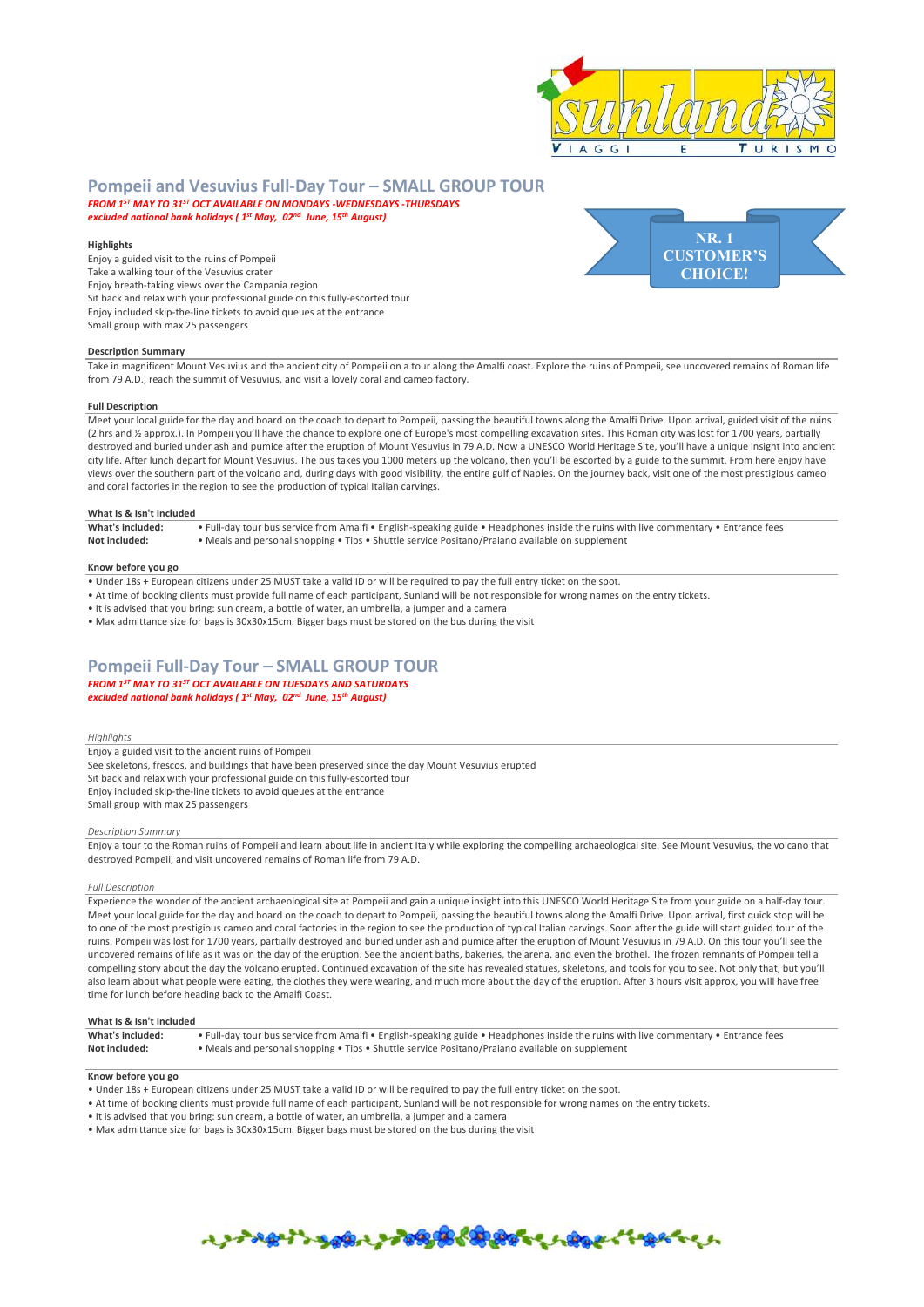

# **Herculaneum Half-Day Tour – SMALL GROUP TOUR**

*FROM 1ST MAY TO 31ST OCT AVAILABLE ON SUNDAYS excluded national bank holidays ( 1st May, 02nd June, 15th August)* 

# **Highlights**

Visit the well-preserved archaeological site of Herculaneum Learn about the eruption of Vesuvius in 79 A.D. that buried the city Enjoy included skip-the-line tickets to avoid queues at the entrance Small group with max 25 passengers

# **Description Summary**

This tour of Herculaneum is a perfect excursion for archaeology lovers. Enjoy a visit of the residential town of Herculaneum, including the area where was discovered the buried bodies.

#### **Full Description**

Enjoy a half-day trip from the Amalfi Coast to visit Herculaneum ruins. Meet your local guide for the day and board on the coach to depart to Herculaneum, passing the beautiful towns along the Amalfi Drive. Enjoy 2 hours guided visit to the archaeological excavations, where you will learn about this town that was rediscovered in 1709. When the catastrophe of 79 AD occurred, Herculaneum was buried by a torrent of mud that hardened into a course form of rock that preserved many of the wooden parts of houses and household objects which can be seen today. After the visit, return to Amalfi Coast.

## **What Is & Isn't Included**

**What's included:** • Half-day tour bus service from Amalfi • English-speaking guide • Headphones inside the ruins with live commentary • Entrance fees **Not included:** • Meals and personal shopping • Tips • Shuttle service Positano/Praiano available on supplement

#### **Know before you go**

- Under 18s + European citizens under 25 MUST take a valid ID or will be required to pay the full entry ticket on the spot.
- It is advised that you bring: sun cream, a bottle of water, an umbrella, a jumper and a camera
- **Spaccanapoli Full-Day Tour– SMALL GROUP TOUR**  *FROM 1st MAY TO 31st OCT AVAILABLE ALL WEDNESDAYS excluded national bank holidays ( 1st May, 02nd June, 15th August)*



### *Highlights*

Visit the Capital of the ancient two Sicily's rein and its vibrant historical centre. Visit the famous chapel of Sansevero, the most important evidence of Neapolitan art of the '700, which holds the famous Veiled Christ statue. Discover San Gennaro Cathedral, a precious example of Neapolitan Gothic art and Baroque architecture.

#### *Description Summary*

Enjoy a walking tour in Napoli discovering the ancient historical centre along "Spaccanapoli", you will discover all the stories, curiosities and anecdotes of the Neapolitan tradition and folklore.

#### *Full Description*

Meet your local guide for the day and board on the coach to depart to Naples, passing the beautiful towns and enjoy the enchanting view of the coast along the Amalfi Drive. Starting point of the walking tour of the city is Piazza del Gesù Nuovo, one of the most famous squares in the historic centre. The name of the square comes from the Chiesa del Gesù Nuovo an historic Baroque Church full of history and legends; in the middle of the square the huge obelisk dedicated to the Immacolata Concezione. Along via San Biagio, best known as "Spaccanapoli", you will be guided to discover the more fascinating and relevant sites of this Decumano like the Chiesa di Santa Chiara and the spectacular square of San Domenico Maggiore. Next is the Cappella Sansevero that hosts the statue of the Veiled Christ one of the most gorgeous sculpture in the world. Besides this masterpiece realized by Giuseppe Sanmartino in 1753, the chapel contains works of Rococo art by some of the leading Italian artists of the 18th century and the astonishing 'anatomical machines'. Back on Via San Biagio dei Librai, after few steps, we will stop in Piazzetta Nilo, the name is due to the Statue of the God Nile, which dates back to the 2nd - 3rd century B.C. At that time many Egyptians from Alexandria of Egypt settled in the area and wanted to erect a statue that recalled the prosperity and wealth of the Nile River. The tour will continue to piazza San Gaetano where once used to take place the old Agora of Greek Naples. Last step of the tour is the Napoli Dome dedicated to San Gennaro and Santa Maria Assunta. The Church is a relevant Neapolitan Gothic and Baroque art. The main attraction of the interior is the Royal Chapel of the Treasure of San Gennaro. The church houses a vial of the blood of San Genanro, which is brought out three times a year, when the dried blood usually liquefies. According to the legend if the blood fails to liquefy, a disaster will befall Naples. Return to the Amalfi Coast in the afternoon.

# **What Is & Isn't Included**

| What's included: | • Full-day tour bus service from Amalfi • English-speaking guide • Entrance fees San Severo chapel |
|------------------|----------------------------------------------------------------------------------------------------|
| Not included:    | • Meals and personal shopping • Tips • Shuttle service Positano/Praiano/Ravello                    |

## **Know before you go**

- Under 18s + European citizens under 25 MUST take a valid ID or will be required to pay the full entry ticket on the spot.
- At time of booking clients must provide full name of each participant, Sunland will be not responsible for wrong names on the entry tickets.
- It is advised that you bring: sun cream, a bottle of water, an umbrella, a jumper and a camera

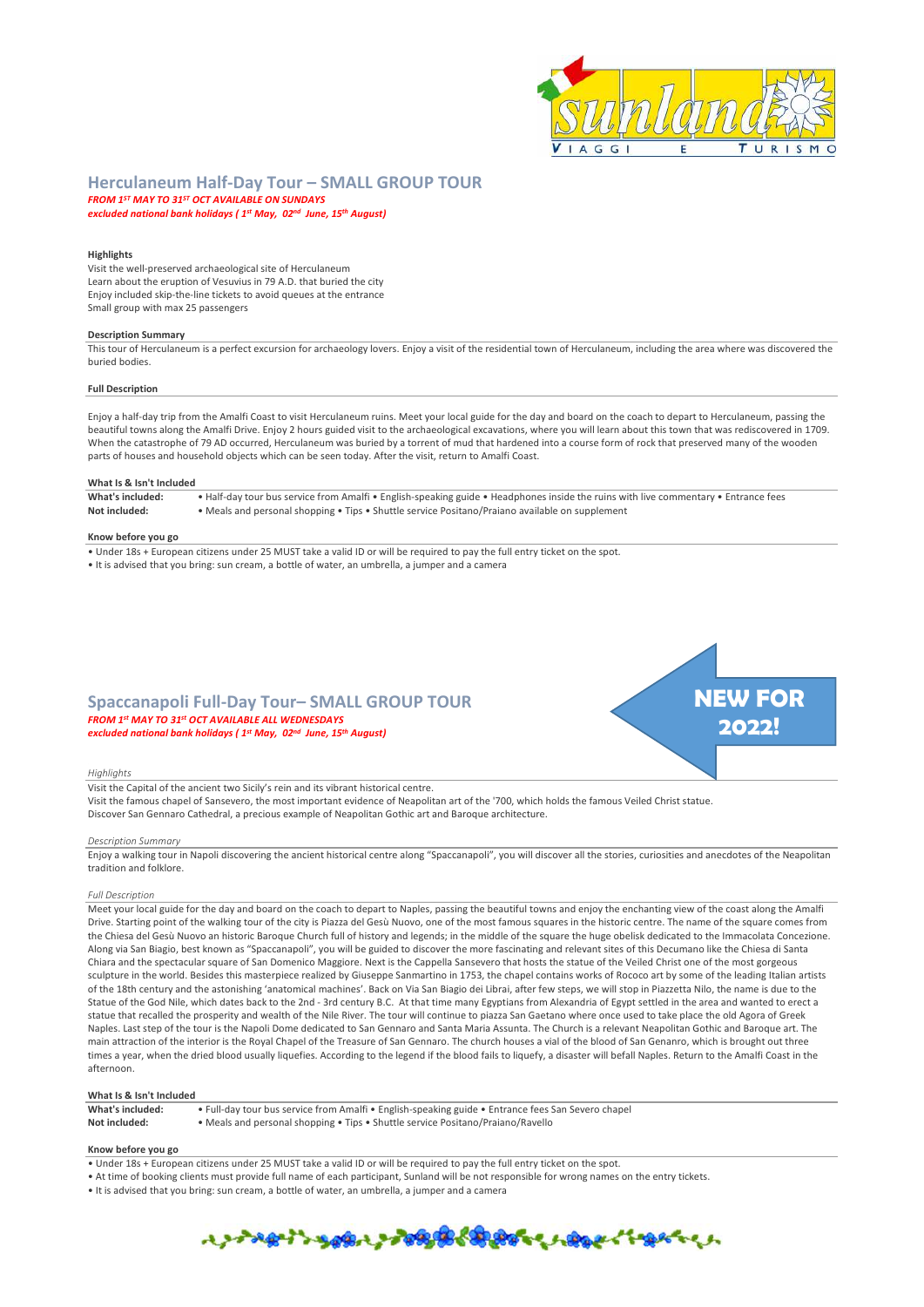

Island tour by boat INCLUDED

# **Capri Cruise – SMALL GROUP TOUR**

# *FROM 10th APRIL TO 31st OCT AVAILABLE ALL MONDAYS, WEDNESDAYS, SATURDAYS*

#### *Highlights*

Discover the beauty of Capri by a typical sorrentine gozzo with a max capacity of 30 pax. Swim in the Tyrrhenian Sea Take an optional trip to the Blue Grotto (own expense)

#### *Description Summary*

Set sail for the glamorous island of Capri and escape the crowds on a full-day boat cruise from the Amalfi Coast. Get 3 to 4 hours at leisure to discover Capri's breathtaking beauty and seductive charms.

#### *Full description*

Climb aboard and set sail for Capri. Optional pick up from Amalfi or Maiori by fast sea shuttle, board on 30 passengers boat in Praiano. Depart from Praiano and marvel at the beauty of the Amalfi Coast from the sea. Admire picturesque Li-Galli Island, where Ulysses is said to have seen mermaids. Then, cruise around Capri and pass the White Grotto, Arco Naturale, Casa Malaparte and Faraglioni sea stacks. Dock at Marina Piccola for a swim, discover the Green Grotto sea cave and take an optional trip to the Blue Grotto. Continue to Marina Grande to get 3 to 4 hours at leisure on the island. Benefit from another chance to swim on the return journey to the Amalfi Coast in the late afternoon.

# **What Is & Isn't Included**

**What's included:** • Skipper, fuel • Soft drinks + glass of prosecco • Beach towels on board

- **Not included:** Blue Grotto (extra fee) Food & Drinks Land transportation Tips
	-

# **Know before you go**

- $\bullet$  Take swimwear
- The boat can hold up to 30 passengers
- This activity is not wheelchair accessible
- The boat is equipped with a toilet, changing room, shower, stereo system and free cold soft drinks

# **Capri & Anacapri island – GROUP TOUR**  *FROM 10th APRIL TO 31st OCT AVAILABLE ALL TUESDAYS, WEDNESDAYS AND THURSDAYS*

*Highlights*  Discover the beauty of Capri by land and water Have a tour around the island with guide on board Disembark and visit the island

#### *Description Summary*

Explore the beauties of Capri by sea on a boat cruise then wander through the island's alleys, small shops, and cultural sites on a walking tour.

#### *Full description*

Departure in the morning by fast ferry from Amalfi, board on the upper deck to enjoy the best views from the sea. Passing all the Amalfi Coast and Punta Campanella you will admire the entire Peninsula from the sea. Upon arrival in Capri, the boat will take you around the beautiful island of Capri to enjoy its natural attractions: the stunning sea caves of the White, Green and blue Grotto, the Natural Arch and the magnificent Faraglioni rocks where you will have the chance to swim in crystal water. Before landing, a glass of Prosecco will be offered to all the guests. Upon arrival in Marina Grande, start a guided island tour by minivan, stopping at the Anacapri Belvedere for a walk with your guide and have free time for lunch (not included). Get back by private minibus to Capri for a walk in Piazza Umberto I and through the narrow alleys where you will have some free time to shop for some of Capri's glamorous fashion items in the many elegant boutiques. Return to Marina Grande to board on the fast ferry, return to the Amalfi Coast in the late afternoon.

### **What Is & Isn't Included**

**What's included:** • Return fast ferry from Maiori or from Amalfi • Guide service on board & on the island • Island tour by boat • Stop at the Faraglioni for a bath

- and a prosecco Transportation by minibus on the island
- **Know before you go**

**Not included:** • Blue Grotto (this visit is not possible during this tour) • Food & Drinks • Tips

• This activity is not wheelchair accessible

- Groups on the island may be composed up to 40 people
- Ferry capacity is 300 pax upper deck 100 pax.